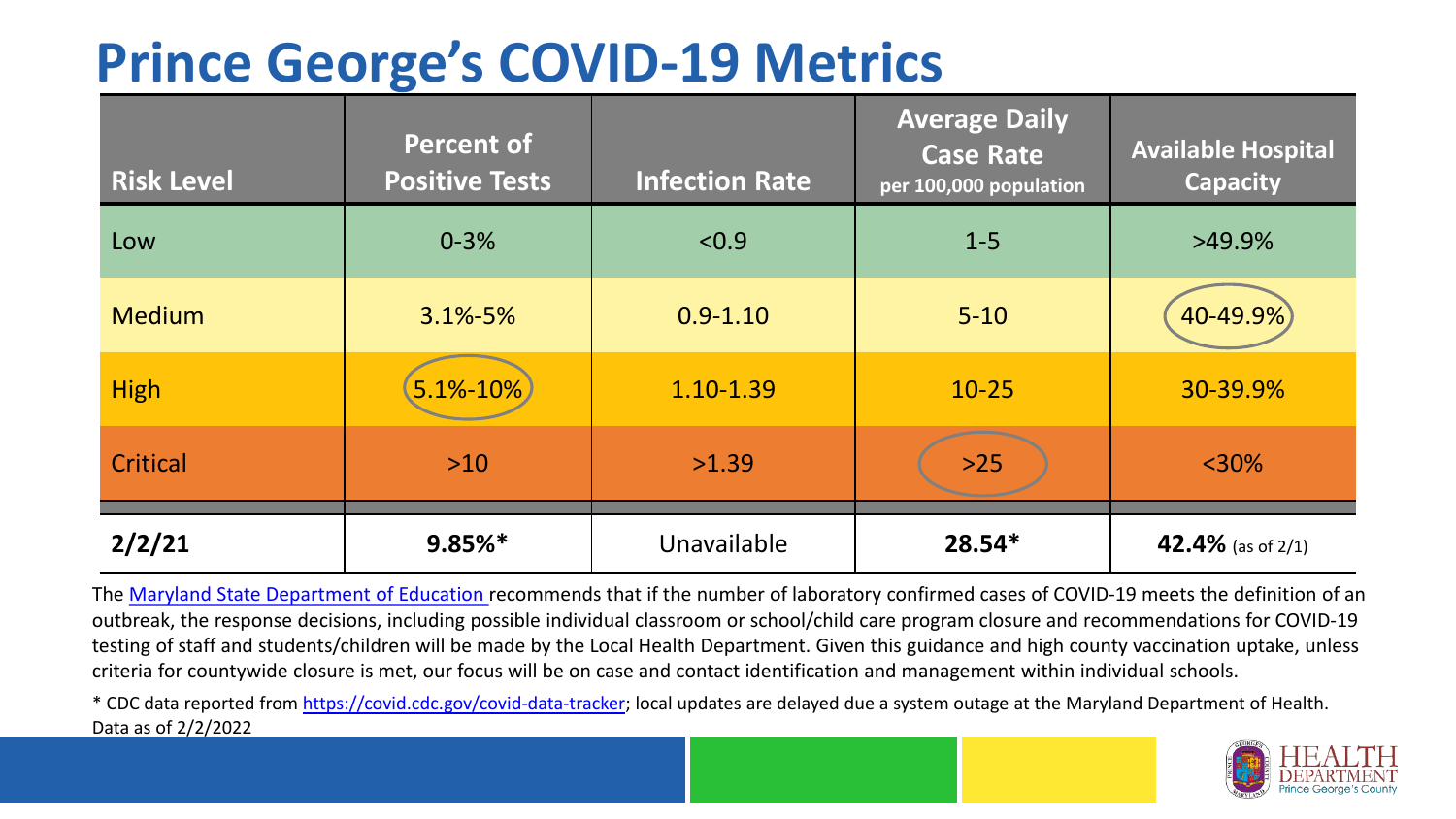## **COVID-19 Community Transmission and Vaccination**

Per the [CDC updated guidance for COVID-19 Prevention in K-12 Schools,](https://www.cdc.gov/coronavirus/2019-ncov/community/schools-childcare/k-12-guidance.html) vaccination is considered the leading prevention strategy for those who are eligible, and **Prince George's County exceeds the percentage of U.S. vaccinations for ages 12 and above**. The CDC also emphasizes using multiple prevention strategies together consistently, included universal indoor masking, as needed based on the level of community transmission and vaccine coverage.





\*\* Local vaccination data reported as of 2/1/2022